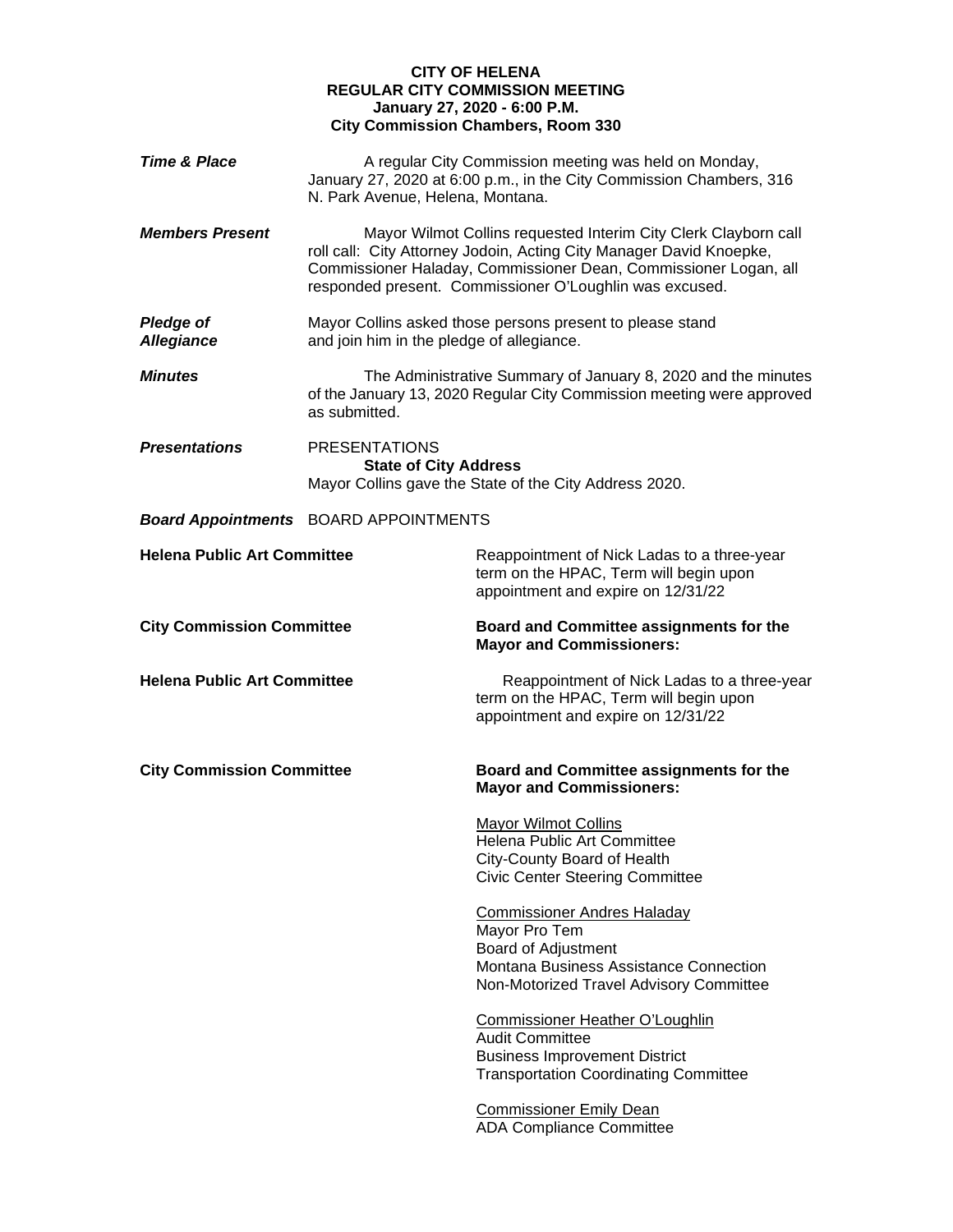|                           | <b>Audit Committee</b><br><b>Transportation Compliance Committee</b><br><b>IT&amp;S Board</b>                                                                                                                                                                                                                                                                                                                                                                                                                                                                                                                                                                                                                                                                                                                                                                                                                                                                                                                                                                                                                                                                                                                                                                                                                                                                                                                                                                                                                                                                                                                                                                                                  |
|---------------------------|------------------------------------------------------------------------------------------------------------------------------------------------------------------------------------------------------------------------------------------------------------------------------------------------------------------------------------------------------------------------------------------------------------------------------------------------------------------------------------------------------------------------------------------------------------------------------------------------------------------------------------------------------------------------------------------------------------------------------------------------------------------------------------------------------------------------------------------------------------------------------------------------------------------------------------------------------------------------------------------------------------------------------------------------------------------------------------------------------------------------------------------------------------------------------------------------------------------------------------------------------------------------------------------------------------------------------------------------------------------------------------------------------------------------------------------------------------------------------------------------------------------------------------------------------------------------------------------------------------------------------------------------------------------------------------------------|
|                           | <b>Commissioner Sean Logan</b><br><b>Audit Committee</b><br><b>Chamber of Commerce</b><br>Mental Health Local Advisory Committee<br><b>City-County Parks Board</b>                                                                                                                                                                                                                                                                                                                                                                                                                                                                                                                                                                                                                                                                                                                                                                                                                                                                                                                                                                                                                                                                                                                                                                                                                                                                                                                                                                                                                                                                                                                             |
| <b>Motion</b>             | <b>Commissioner Haladay moved to approve the Board</b><br>Appointments as listed. Commissioner Dean seconded the motion.<br>Interim City Clerk Clayborn called a roll call vote, as follows:<br>Commissioner Haladay voted aye, Commissioner Dean voted aye,<br>Commissioner Logan voted aye, and Mayor Collins voted aye. The<br>motion carried, 4-0.                                                                                                                                                                                                                                                                                                                                                                                                                                                                                                                                                                                                                                                                                                                                                                                                                                                                                                                                                                                                                                                                                                                                                                                                                                                                                                                                         |
| <b>Consent Agenda</b>     | <b>CONSENT AGENDA:</b>                                                                                                                                                                                                                                                                                                                                                                                                                                                                                                                                                                                                                                                                                                                                                                                                                                                                                                                                                                                                                                                                                                                                                                                                                                                                                                                                                                                                                                                                                                                                                                                                                                                                         |
|                           | Α.<br>Claims                                                                                                                                                                                                                                                                                                                                                                                                                                                                                                                                                                                                                                                                                                                                                                                                                                                                                                                                                                                                                                                                                                                                                                                                                                                                                                                                                                                                                                                                                                                                                                                                                                                                                   |
|                           | Acting City Manager Hagen recommended approval of the<br>Consent agenda, Claims.                                                                                                                                                                                                                                                                                                                                                                                                                                                                                                                                                                                                                                                                                                                                                                                                                                                                                                                                                                                                                                                                                                                                                                                                                                                                                                                                                                                                                                                                                                                                                                                                               |
| <b>Public Comment</b>     | Mayor Collins asked for public comment on the Consent Agenda,<br>items A. None was received.                                                                                                                                                                                                                                                                                                                                                                                                                                                                                                                                                                                                                                                                                                                                                                                                                                                                                                                                                                                                                                                                                                                                                                                                                                                                                                                                                                                                                                                                                                                                                                                                   |
| <b>Motion</b>             | <b>Commissioner Haladay moved to approve the consent</b><br>agenda item, claims. Commissioner Logan seconded the motion.<br>Interim City Clerk Clayborn called a roll call vote, as follows:<br>Commissioner Haladay voted aye, Commissioner Dean voted aye,<br>Commissioner Logan voted aye, and Mayor Collins voted aye. The<br>motion carried, 4-0.                                                                                                                                                                                                                                                                                                                                                                                                                                                                                                                                                                                                                                                                                                                                                                                                                                                                                                                                                                                                                                                                                                                                                                                                                                                                                                                                         |
| <b>City Commissioners</b> | <b>Communications from</b> COMMUNICATIONS/PROPOSALS FROM CITY COMMISSIONERS<br>Commissioner Haladay asked Community Development to<br>Director Sharon Haugen to respond to a recent email from WGM<br>Consultants regarding their decision to withdraw from all contracts with<br>the City of Helena. Commissioner Haladay asked for an update as to<br>why WGM withdrew, what the City staff plan was to address those<br>projects, and what the new timeline would look like for the upcoming<br>projects. Director Haugen stated the reason given was the "turbulence"<br>in the Administration of the City. City Staff was already in touch with the<br>second choice in the RFP process, a company named Better City from<br>Ogden, UT. The new company would need to possibly subcontract in<br>order to address the Statement of Blight. Better City stated they were<br>able to do the Statement of Blight but were unsure if it was required by<br>law in which a local entity draft the statement or if a consultant such as<br>themselves were able to. Ms. Haugen stated the timeline should not<br>have to move much, if at all. Better City would be able to be able to<br>complete the URD within the average 5-6 month timeframe for such<br>matters, and should be able to complete the URD before the end of the<br>year. Commissioner Haladay asked Director Haugen to please update<br>the Commission at the next Commission Meeting, as to certain<br>discussions which were being had between WGM, Manager Cortez, and<br>the Developer of the Mall URD. Director Haugen stated there was a<br>meeting just today with an applicant for a parcel within the URD, as well |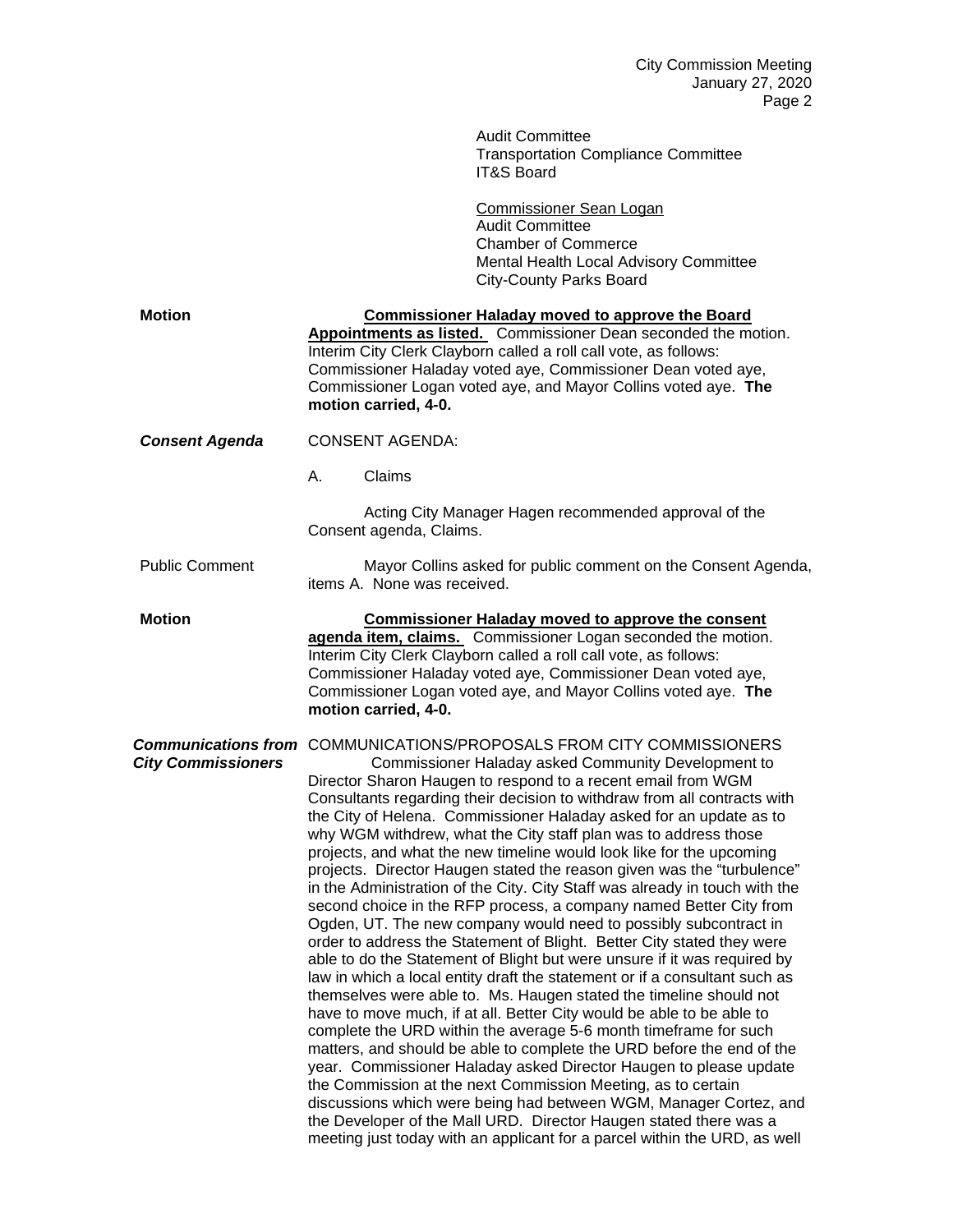|                                              | as, Dick Anderson and other entities involved in this project.<br>Commissioner Haladay asked Director Haugen to update the<br>Commission on the Cruse Ave project. Director Haugen stated City staff<br>was also in discussions with Next City for a visioning plan for Cruse Ave.<br>Director Haugen stated Manager Cortez was working with City Staff on<br>the preliminary stages of a RFP, and if the Commission wanted Cruse<br>Avenue to be set as a top priority for City Staff, she would make it so.<br>Commissioner Haladay expressed concern over the extensive time the<br>Cruse Avenue project had been idle, without progress over several<br>years.<br>Director Haugen stated City Staff will begin more aggressive<br>interdepartmental efforts in order to prioritize the Cruse Avenue RFP. |
|----------------------------------------------|--------------------------------------------------------------------------------------------------------------------------------------------------------------------------------------------------------------------------------------------------------------------------------------------------------------------------------------------------------------------------------------------------------------------------------------------------------------------------------------------------------------------------------------------------------------------------------------------------------------------------------------------------------------------------------------------------------------------------------------------------------------------------------------------------------------|
|                                              | Director Haugen stated she would reach out to the relevant departments,<br>and provide an update to the Commission in February to the<br>Commission. Commissioner Haladay asked Director Haugen to update<br>the Commission on the possibility of land parcels which could be part of<br>the land trust development. Director Haugen stated the department<br>would be open to bringing a workplan forward to the Commission for any<br>City land parcels for the Commission to identify opportunities for surplus<br>property.                                                                                                                                                                                                                                                                              |
|                                              | Commissioner Dean asked Commissioner Haladay asked what<br>parcel list which Commissioner Haladay was referencing. Commissioner<br>Haladay stated this was simply a baseline from which he hoped the<br>Commission and City Staff could operate from in the development of<br>surplus City property for viable usage.                                                                                                                                                                                                                                                                                                                                                                                                                                                                                        |
| <b>Report of the City</b><br><b>Attorney</b> | REPORT OF THE CITY ATTORNEY<br>City Attorney Jodoin stated there was an update from District<br>Court on the Helena Hunters and Anglers; Montana Wildlife Federation;<br>Alliance for the Wild Rockies and Native EcoSystems V. US Forest<br>Service, regarding the TenMile South Helena Project.<br>A summary judgement would be held on Wednesday March 18th in<br>Missoula, if this judgement goes for the plaintiff, it will most likely go to<br>trial.                                                                                                                                                                                                                                                                                                                                                 |
| <b>Litigation Strategy</b>                   | <b>LITIGATION STRATEGY</b><br>City Attorney Jodoin stated there was nothing to report.                                                                                                                                                                                                                                                                                                                                                                                                                                                                                                                                                                                                                                                                                                                       |
| <b>Report of the City</b><br><b>Manager</b>  | REPORT OF THE CITY MANAGER<br>Acting City Manager stated Wayne Oberg has accepted the<br>Chief Financial Officer for the City of Helena and his tenure will begin on<br>February 18th                                                                                                                                                                                                                                                                                                                                                                                                                                                                                                                                                                                                                        |
| <b>Report from the</b><br><b>HCC</b>         | REPORT FROM THE HELENA CITIZENS COUNCIL<br>Dylan Klapmeier, recently elected as Chair of the HCC, stated<br>the HCC was sworn in on January 22 <sup>nd</sup> , and has a full roster of 28<br>elected representatives. Mr. Klapmeier stated the HCC was excited to<br>work with the City Commission on the items outlined in the Mayor's State<br>of the City Address.                                                                                                                                                                                                                                                                                                                                                                                                                                       |
| <b>Regular Items</b>                         | <b>REGULAR ITEMS</b>                                                                                                                                                                                                                                                                                                                                                                                                                                                                                                                                                                                                                                                                                                                                                                                         |
|                                              | A<br>CONSIDER ACCEPTANCE OF THE 2019 COMPREHENSIVE<br>ANNUAL FINANCIAL REPORT (CAFR)                                                                                                                                                                                                                                                                                                                                                                                                                                                                                                                                                                                                                                                                                                                         |
| <b>Staff Report</b>                          | Interim Finance Director Liz Hirst city staff has completed the<br>CAFR for fiscal year 2019. The Exit Conference was held with staff and                                                                                                                                                                                                                                                                                                                                                                                                                                                                                                                                                                                                                                                                    |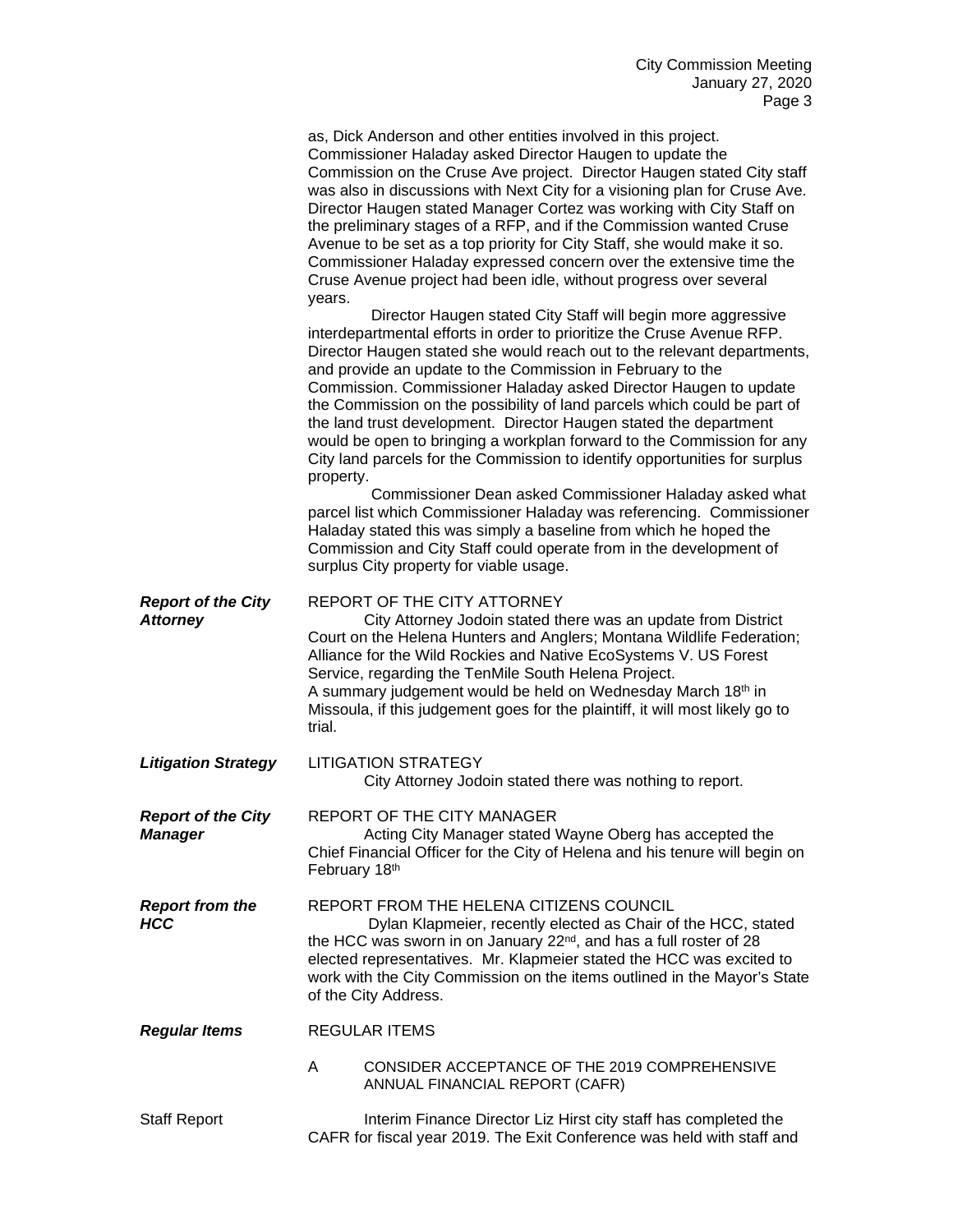|                       | the audit committee on January 6. The auditors had no findings and the<br>City received an unmodified audit opinion which is the best type possible.<br>Draft copies of the CAFR were given to commission member at the<br>January 8 Administrative meeting to review. Our deadline to publish the<br>CAFR is January 31. Staff will print the report and distribute if the<br>Commission moves to accept the CAFR.<br>Staff requests the City Commission formally accept the finished document.<br>The CAFR can be published and submitted to the proper authorities.<br>Interim Finance Director Hirst recommended accepting the 2019<br>Comprehensive Annual Financial Report.                                                                                                                                                                                                                                                                                                                                                                                                                                                                                          |
|-----------------------|----------------------------------------------------------------------------------------------------------------------------------------------------------------------------------------------------------------------------------------------------------------------------------------------------------------------------------------------------------------------------------------------------------------------------------------------------------------------------------------------------------------------------------------------------------------------------------------------------------------------------------------------------------------------------------------------------------------------------------------------------------------------------------------------------------------------------------------------------------------------------------------------------------------------------------------------------------------------------------------------------------------------------------------------------------------------------------------------------------------------------------------------------------------------------|
| Discussion            | Commissioner Dean asked Interim Finance Director to explain<br>the increase of approximately 200% increase in the future Capital<br>Projects referenced on A10 of the document (pg. 33) within the CAFR.<br>Hirst stated she would need to look into the matter and would get back to<br>the Commissioner.<br>Commissioner Dean asked Ms. Hirst to offer further details on<br>A12 (pg. 35) the Water and Wastewater Easements referenced and<br>would these possibly be related to Accessory Dwelling Units. Ms. Hirst<br>stated the items referenced were typically used for new developments,<br>and these were items which were donated by the Developer, as part of<br>the costs the Developer must absorb, and these must be accounted as<br>part of the City's fixed assets.<br>Commissioner Dean B22 (pg. 63) asked Ms. Hirst to clarify how<br>the Recycling program was reported within the document. Ms. Hirst this<br>is how the numbers were historically combined and reported. Ms. Hirst<br>stated she would check and report to the Commission the answers.<br>Commissioner Dean thanked Ms. Hirst and stated she would fine with a<br>follow up by staff. |
| <b>Public Comment</b> | Mayor Collins asked for public comment. None was received                                                                                                                                                                                                                                                                                                                                                                                                                                                                                                                                                                                                                                                                                                                                                                                                                                                                                                                                                                                                                                                                                                                  |
| <b>Motion</b>         | <b>Commissioner Dean moved to accept the 2019</b><br><b>Comprehensive Annual Financial Report.</b> Commissioner Logan<br>seconded the motion. Interim City Clerk Clayborn called a roll call vote,<br>as follows: Commissioner Haladay voted aye, Commissioner Dean<br>voted aye, Commissioner Logan voted aye, and Mayor Collins voted<br>aye. The motion carried, 4-0                                                                                                                                                                                                                                                                                                                                                                                                                                                                                                                                                                                                                                                                                                                                                                                                    |
|                       | CONSIDER THE DEED AND THE DEVELOPMENT<br>В.<br>AGREEMENT ATTENDENT TO THE SALE OF THE OLD BUS<br>DEPOT AT 630 N LAST CHANCE GULCH                                                                                                                                                                                                                                                                                                                                                                                                                                                                                                                                                                                                                                                                                                                                                                                                                                                                                                                                                                                                                                          |
| <b>Staff Report</b>   | Community Development Director Haugen reported on June 15,<br>2019, the City issued a Request for Proposals (RFP) soliciting concepts<br>to lease and/or sale of the property located at 630 Last Chance Gulch<br>(Bus Depot). Seeley Building, LLC submitted their proposal on<br>November 8, 2019.<br>On November 18, the City Commission authorized the City<br>Manager to enter into an Agreement to Sell and Purchase with Seeley<br>Building, LLC for the sale of the property. Section 12 (c) of the Buy Sell                                                                                                                                                                                                                                                                                                                                                                                                                                                                                                                                                                                                                                                       |
|                       | agreement requires that the City Commission give final approval of the<br>deed restriction language.<br>Staff has also drafted a Development Agreement to ensure that<br>the Property is developed, after closing, in accordance with the Seeley<br>Building, LLC's proposal including the construction of at least two (2)<br>"workforce housing" units.                                                                                                                                                                                                                                                                                                                                                                                                                                                                                                                                                                                                                                                                                                                                                                                                                  |